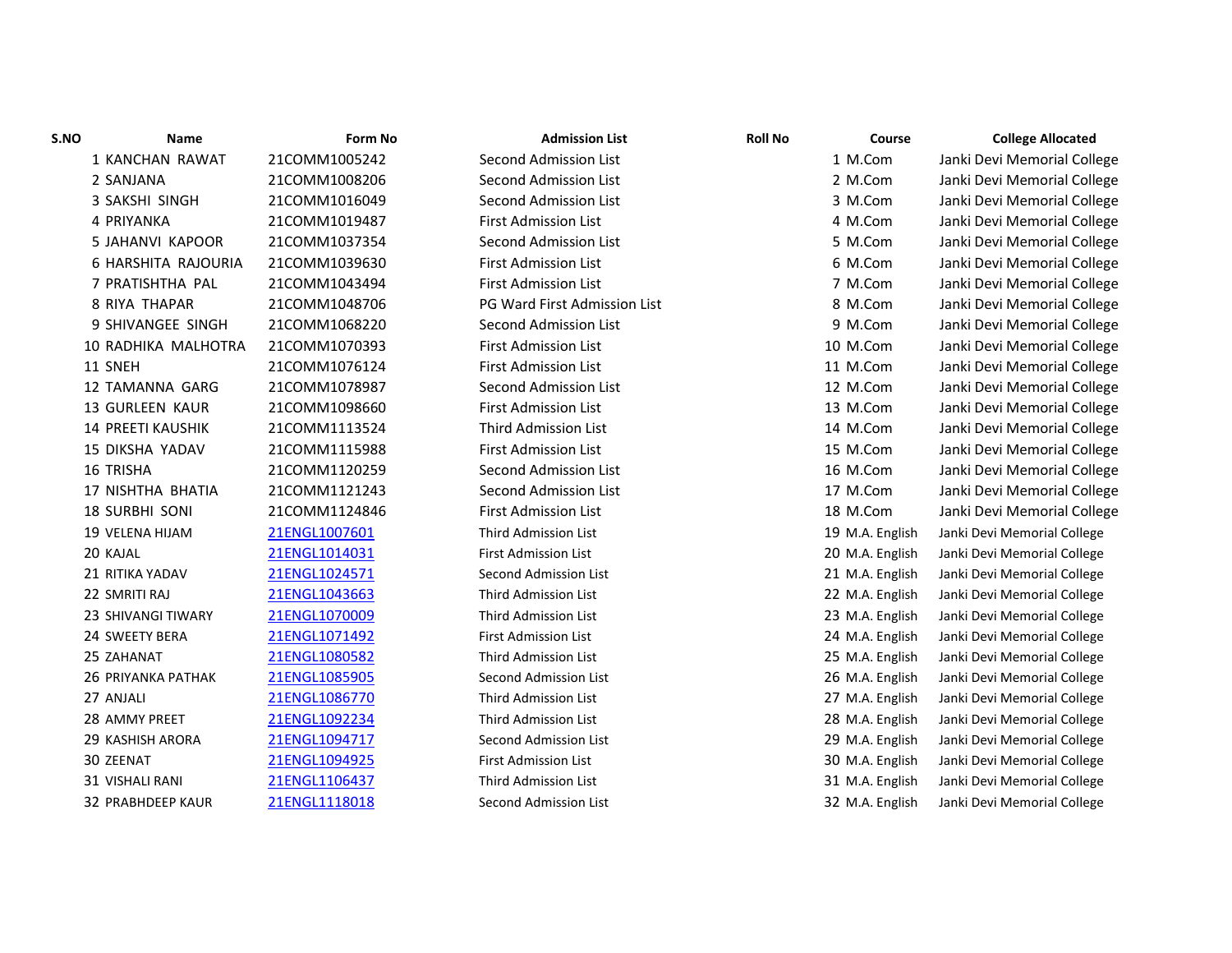33 SHEETAL DAHIYA 21ENGL1149017 Second Admission List 33 M.A. English Janki Devi Memorial College KHUSHI ROLANIA 21ENGL1153784 Third Admission List 34 M.A. English Janki Devi Memorial College MANSI YADAV 21HIND1011286 Second Admission List 35 M.A. Hindi Janki Devi Memorial College HAJRA 21HIND1037734 First Admission List 36 M.A. Hindi Janki Devi Memorial College VAISHALI KUMARI 21HIND1044847 First Admission List 37 M.A. Hindi Janki Devi Memorial College AYUSHI PATEL 21HIND1051277 First Admission List 38 M.A. Hindi Janki Devi Memorial College NEHA TIWARI 21HIND1058759 First Admission List 39 M.A. Hindi Janki Devi Memorial College PRIYANKA ASWAL 21HIND1062479 Third Admission List 40 M.A. Hindi Janki Devi Memorial College JYOTI YADAV 21HIND1065944 First Admission List 41 M.A. Hindi Janki Devi Memorial College PRIYADARSHNI JHA 21HIND1072997 Third Admission List 42 M.A. Hindi Janki Devi Memorial College RENU MEENA 21HIND1101143 Third Admission List 43 M.A. Hindi Janki Devi Memorial College NIDHEE SAHU 21HIND1114533 Second Admission List 44 M.A. Hindi Janki Devi Memorial College PRIYANKA SAHAI 21HIND1115944 First Admission List 45 M.A. Hindi Janki Devi Memorial College SUDHA MISHRA 21HIND1117022 First Admission List 46 M.A. Hindi Janki Devi Memorial College NEHA 21HIND1141069 Second Admission List 47 M.A. Hindi Janki Devi Memorial College MOHINI SAHU 21HIND1142735 First Admission List 48 M.A. Hindi Janki Devi Memorial College KHUSHI PACHAR 21HIST1011432 Third Admission List 49 M.A. History Janki Devi Memorial College NEHA 21HIST1012180 Second Admission List 50 M.A. History Janki Devi Memorial College VYARLA NGALUNG 21HIST1016902 Third Admission List 51 M.A. History Janki Devi Memorial College 52 BANOTH HARSHAVARDHIN 21HIST1018289 Second Admission List 52 M.A. History Janki Devi Memorial College MANSI RAUTELA 21HIST1022395 Third Admission List 53 M.A. History Janki Devi Memorial College ANKITA 21HIST1025316 First Admission List 54 M.A. History Janki Devi Memorial College MOU PATRA 21HIST1027015 First Admission List 55 M.A. History Janki Devi Memorial College MUSKAN GUPTA 21HIST1053888 Second Admission List 56 M.A. History Janki Devi Memorial College BUSHRA 21HIST1074265 First Admission List 57 M.A. History Janki Devi Memorial College ANAHITA NANDA 21HIST1074971 First Admission List 58 M.A. History Janki Devi Memorial College R.BHAVNA SAI 21HIST1095721 First Admission List 59 M.A. History Janki Devi Memorial College CHHAVI NIGUDKAR 21HIST1096384 Third Admission List 60 M.A. History Janki Devi Memorial College PURVAI DWIVEDI 21HIST1098490 Third Admission List 61 M.A. History Janki Devi Memorial College RIYA KUMARI 21HIST1119399 First Admission List 62 M.A. History Janki Devi Memorial College DEVANSHI KAUSHIK 21HIST1141022 Second Admission List 63 M.A. History Janki Devi Memorial College 64 SHIVANI SINGH 21MATH1003210 Third Admission List 64 M.A./M.Sc. Mat Janki Devi Memorial College 65 SWATI SHAKYA 21MATH1011600 Third Admission List 65 M.A./M.Sc. Mat Janki Devi Memorial College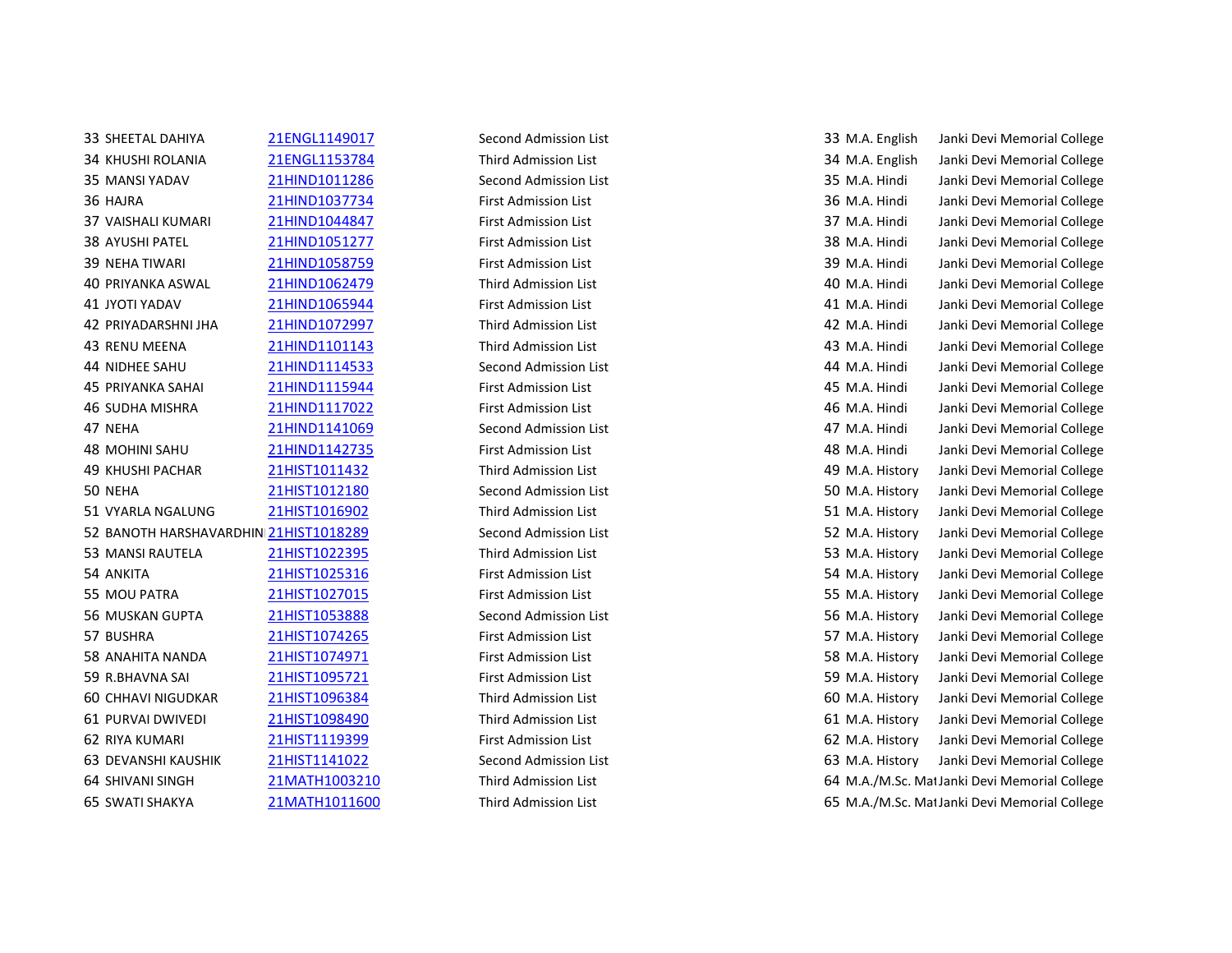66 NEHA 21MATH1019042 Third Admission List 66 M.A./M.Sc. Mat Janki Devi Memorial College

67 ANKITA DINESH 21MATH1029985 Second Admission List 67 M.A./M.Sc. Mat Janki Devi Memorial College 68 PINKY 21MATH1034895 First Admission List 68 M.A./M.Sc. Mathematics Janki Devi Memorial College 69 VANSHIKA 21MATH1036664 Second Admission List 69 M.A./M.Sc. Mathematics Janki Devi Memorial College 70 NEHA 21MATH1043595 Third Admission List 70 M.A./M.Sc. Mat Janki Devi Memorial College 71 AYUSHI AGGARWAL 21MATH1048432 Second Admission List 71 M.A./M.Sc. MatJanki Devi Memorial College 72 NIKITA SINGH 21MATH1051699 Second Admission List 72 M.A./M.Sc. Mat Janki Devi Memorial College 73 CHETNA AGGARWAL 21MATH1052060 First Admission List 73 M.A./M.Sc. Mat Janki Devi Memorial College 74 VINIKA 21MATH1053018 Second Admission List 74 M.A./M.Sc. Mathematics Janki Devi Memorial College 75 ABHILASHA 21MATH1053588 First Admission List 75 M.A./M.Sc. Mathematics Janki Devi Memorial College 76 ANKITA GIRI 21MATH1060883 Second Admission List 76 M.A./M.Sc. Mathematics Janki Devi Memorial College 77 ANNU 21MATH1066554 Second Admission List 77 M.A./M.Sc. Mat Janki Devi Memorial College 78 SUBHRATA SEN 21MATH1069127 Second Admission List 78 M.A./M.Sc. Mat Janki Devi Memorial College 79 MUSKAAN 21MATH1076439 Second Admission List 79 M.A./M.Sc. Mathematics Janki Devi Memorial College 80 ANUSHKA TYAGI 21MATH1077885 Second Admission List 80 M.A./M.Sc. Mat Janki Devi Memorial College 81 NEHA SURA 21MATH1079744 First Admission List 81 M.A./M.Sc. Mat Janki Devi Memorial College 82 ARTI 21MATH1084863 First Admission List 82 M.A./M.Sc. Mat Janki Devi Memorial College 83 THINLAY YANGTSO BHUTIA 21MATH1089729 First Admission List 83 M.A./M.Sc. MatJanki Devi Memorial College 84 POOJA 21MATH1091264 Second Admission List 84 M.A./M.Sc. MatJanki Devi Memorial College 85 ASTHA VERMA 21MATH1096169 Second Admission List 85 M.A./M.Sc. Mat Janki Devi Memorial College 86 MEGHA LAHA 21MATH1116803 First Admission List 86 M.A./M.Sc. Mat Janki Devi Memorial College 87 ANJALI 21MATH1125458 First Admission List 87 M.A./M.Sc. Mat Janki Devi Memorial College 88 ANANYA SHARMA 21PHIL1008523 Third Admission List 88 M.A. Philosoph Janki Devi Memorial College 89 KANIKA THALIA 21PHIL1009756 First Admission List 89 K.A. Philosoph Janki Devi Memorial College 90 SAMIKSHA RAJORIA 21PHIL1015793 First Admission List 90 M.A. PhilosophyJanki Devi Memorial College 91 VRITIKA SEHRAWAT 21PHIL1017319 First Admission List 91 M.A. PhilosophyJanki Devi Memorial College 92 VACHEWAR POOJA RANI 21PHIL1039079 Second Admission List 92 M.A. PhilosophyJanki Devi Memorial College 93 TH.DEBORAH LIIVEIROU 21PHIL1060821 First Admission List 93 M.A. PhilosophyJanki Devi Memorial College 94 SHEETAL 21PHIL1062379 Second Admission List 94 M.A. PhilosophyJanki Devi Memorial College 95 AHANA SHARMA 21PHIL1076239 First Admission List 95 M.A. PhilosophyJanki Devi Memorial College 96 SONAL 21PHIL1123096 First Admission List 96 M.A. PhilosophyJanki Devi Memorial College 97 PRACHI 21POLI1012427 Third Admission List 1986 1997 M.A. Political Sc Janki Devi Memorial College 98 JYOTI 21POLI1019474 Second Admission List 98 M.A. Political ScJanki Devi Memorial College 98 M.A. Political ScJanki Devi Memorial College